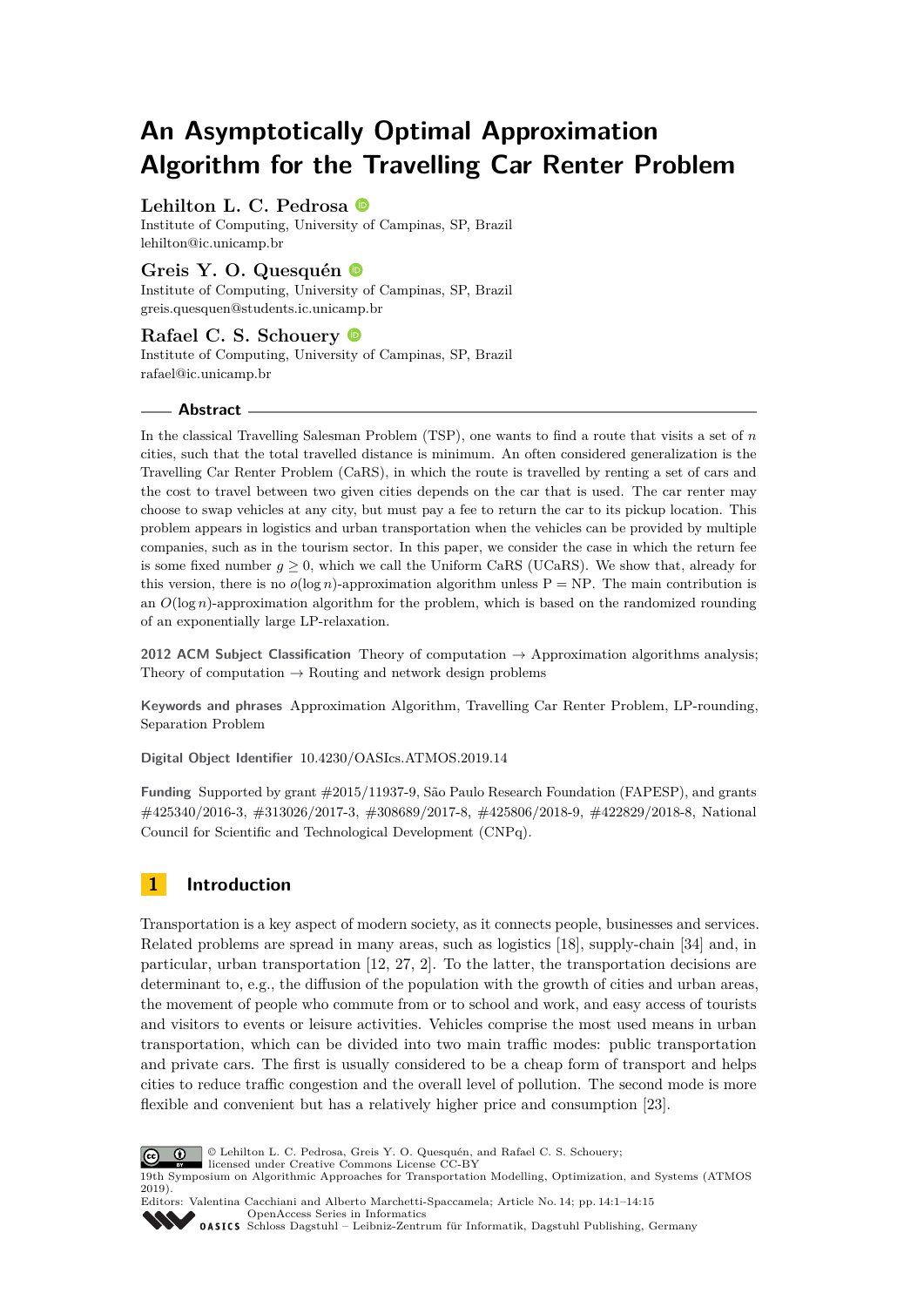#### **14:2 Optimal Approximation Algorithm for the Travelling Car Renter Problem**

A special trend in urban transportation, especially for private cars, is the offer of individual transport services, such as sharing or rental. Car sharing allows customers to reserve, access and use vehicles remotely [\[7\]](#page-12-2), and vehicles are rented on an hourly basis by members looking for a high level of convenience and a low level of commitment [\[1\]](#page-12-3). On the other hand, car rental may be less straightforward but allows rents on a day, week, month or even on a yearly basis. Independent of the form, in most cases, the vehicle rental problems are discussed from a company's point of view [\[31\]](#page-13-3), whose goal is to maximize the total profit or the number of customers served. Some works, however, consider problems from a client's perspective [\[17,](#page-13-4) [15,](#page-12-4) [5,](#page-12-5) [26\]](#page-13-5), who has a set of available rental services and wants to choose which services to hire to minimize its total cost.

A problem that aims at minimizing costs associated with the service's user appears in the tourism industry [\[5\]](#page-12-5). Goldbarg et al. [\[17\]](#page-13-4) considered the Travelling Car Renter Problem (CaRS), which can be described as follows. A tourist wants to visit a set of cities and, to this, there are many rental services which offer a set of available cars. The cost to rent each car depends on the route taken by this car from the pickup point to its return location. Moreover, for each time the tourist rents a car, there is an additional fee, which corresponds to the cost to return the car to its pickup location. The cost of both the route and the return fee may depend on the selected car. The objective is to find a closed route that visits all the cities and comes back to the original place, such that the cost of all rented cars is minimum. The classical Travelling Salesman Problem (TSP) is a particular case of this problem. Indeed, TSP corresponds to instances of CaRS in which there is only one available car, and the return fee is zero. Since TSP is NP-hard, CaRS is NP-hard as well.

In this paper, we consider the version of CaRS in which the return fee is fixed regardless of the return point, and is the same for every car, which we call the *Uniform CaRS* (UCaRS). Formally, an instance of UCaRS is composed of set of cities  $V = \{1, 2, \ldots, n\}$ , a set of cars  $C = \{1, 2, ..., r\}$ , a return fee  $g \ge 0$  and, for each car  $i \in C$ , an associated cost function  $d_i: V \times V \to \mathbb{R}_{\geq 0}$ . A solution is a sequence of walks  $P_1, P_2, \ldots, P_s$  on *V*, associated with indexes  $e_1, e_2, \ldots, e_s \in C$ , respectively, such that  $P = (P_1 P_2 \ldots P_s)$  is a closed route, and each city of *V* appears in *P* at least once. Denote by  $E(H)$  the set of edges of a graph *H*. The objective of the problem is to find a solution which minimizes the sum

$$
\sum_{i=0}^s \left( \sum_{(u,v)\in E(P_i)} d_{e_i}(u,v) + g \right),\,
$$

which is the cost of edges in each walk  $P_i$  corresponding to car  $e_i$  plus the return fees.

### **1.1 Our contribution and summary of techniques**

In this paper, we study UCaRS from the perspective of approximation algorithms. An algorithm for a minimization problem is an  $\alpha(n)$ -approximation algorithm if it runs in polynomial time and, for every instance *I* of size *n* of the problem, it returns a solution with value at most  $\alpha(n)$  · OPT(*I*), where OPT(*I*) the value of an optimal solution for *I*. An  $\alpha(n)$ -approximation algorithm is said to be asymptotically optimal if any approximation algorithm has factor  $\Omega(\alpha(n))$  unless P = NP.

We assume that for each car  $i \in C$ , the function  $d_i$  is metric, i.e., each function  $d_i$  satisfies the following assumptions:

- **1.** *(symmetry)* for every  $u, v \in V$ ,  $d_i(u, v) = d_i(v, u)$ , and
- **2.** *(triangle inequality)* for every  $u, v, w \in V$ ,  $d_i(u, v) \leq d_i(u, w) + d_i(w, v)$ .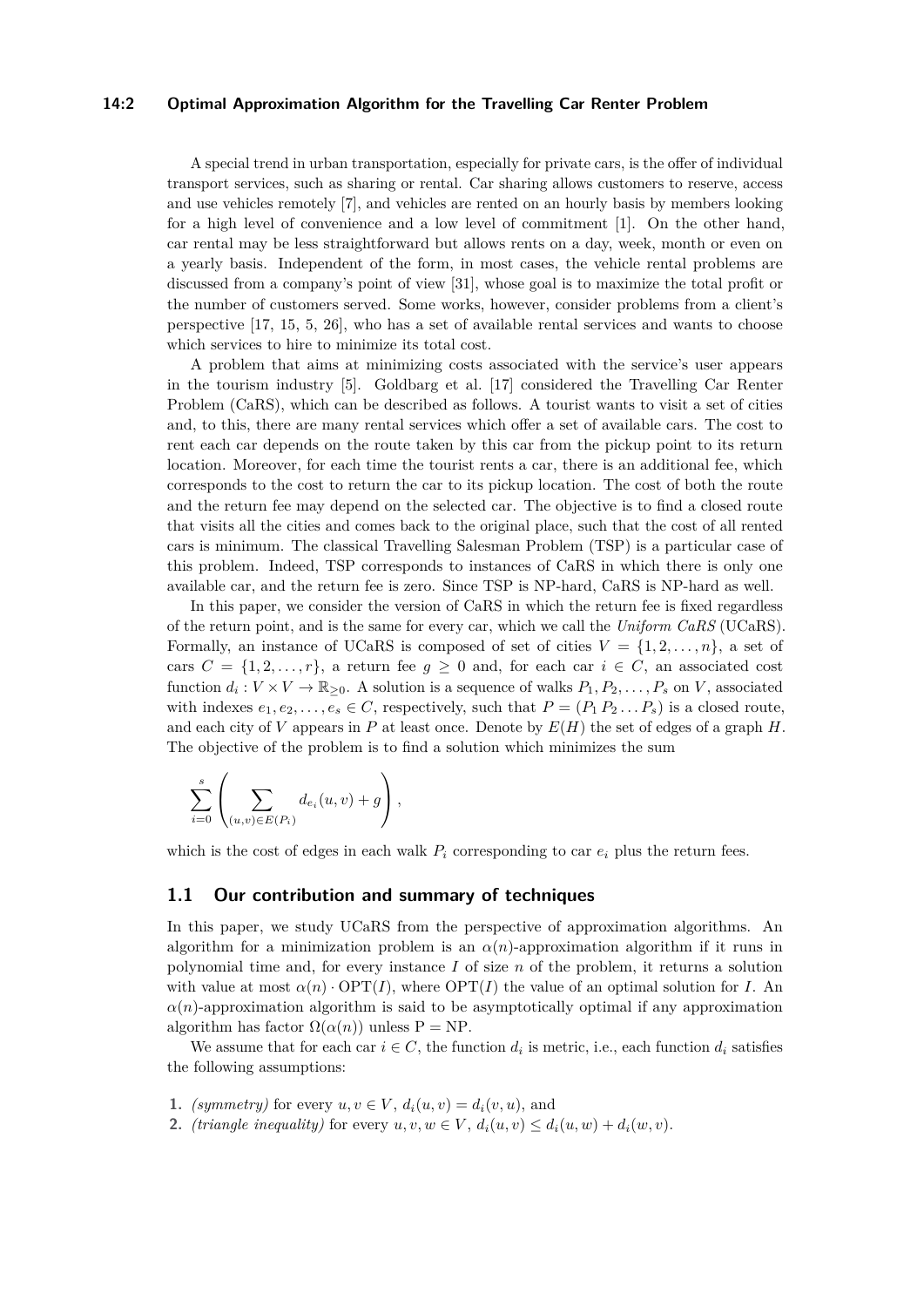Intuitively, the symmetry means that going from a city *u* to a city *v* using a car *i* costs the same as going from city *v* to city *u* using the same car. Also, the triangle inequality means that, to go from *u* to *v*, taking a direct route is always one of the most economical choices. If no restrictions on the cost functions are made, then it is very unlikely that the problem would have any approximation, since this version of UCaRS generalizes the non-metric TSP, which cannot be approximated by any computable function unless  $P = NP$  [\[32\]](#page-13-6).

For TSP, one requires that a solution P is a Hamiltonian cycle, i.e., it is a closed walk which visits every city of *V* exactly once. For most applications, this assumption is without loss of generality, since the triangle inequality implies that any closed walk corresponds to a cycle spanning the same cities of no larger cost. For UCaRS, however, we observe that, if a solution were required to visit each city exactly once, then the problem would not admit any approximation algorithm, even under the assumption that every cost function  $d_i$  is metric. Indeed, we show that if such a variant has an  $\alpha(n)$ -approximation algorithm for any computable function  $\alpha(n)$ , then one can solve the Hamiltonian Cycle Problem (HamC) in polynomial time. Since  $HamC$  is NP-hard, this would imply  $P = NP$ .

As for hardness results, we show that UCaRS is as hard to approximate as the Set Cover Problem (SC), which implies that UCaRS has no approximation algorithm with factor  $o(\log n)$ , unless  $P = NP$  [\[20,](#page-13-7) [9\]](#page-12-6). Then, we note that there is a natural correspondence between instances of UCaRS and instances of Group TSP (G-TSP), which is a generalization of TSP whose instance is comprised of a family of groups of cities, and whose goal is to find a route that visits at least one city of each group. Namely, we show that UCaRS can be reduced to G-TSP preserving the approximation factor, implying an approximation factor of  $O(\log^2 n \log r)$  for UCaRS by results from Garg et al. [\[13\]](#page-12-7) and Fakcharoenphol et al. [\[10\]](#page-12-8).

Our main contribution is a better approximation algorithm, which achieves a factor of *O*(log *n*). This algorithm is asymptotically optimal because of the proved lower bound. The reduction to G-TSP gives only a polylogarithmic factor, thus our algorithm takes a different approach. We observe that a solution of UCaRS can be seen as a set of walks which cover the set of cities in  $V$ . Recall that in SC, given a family of subsets of  $V$ , each with a given weight, one wants to select some subsets such that the whole set *V* is covered, and the total weight of selected subsets is minimized. This suggests that an instance of UCaRS could be reduced to an instance of SC, where the subsets correspond to possible sets of walks whose weights are the cost of visiting the corresponding cities plus the return fee.

This reduction does not work as is, however, for two main reasons. First, there are exponentially many distinct walks, and thus it does not run in polynomial time. Second, a solution for the SC instance does not take into account connectivity, and thus the union of the walks attained from the SC solution may not form a closed walk. Yet, we use this reduction to obtain a linear programming (LP) formulation which gives a lower bound on the optimal value. While this formulation is still exponential, we show how to obtain a good solution to its relaxation in polynomial time. Then, in a first phase, we obtain a set of walks that visit every city, by using a randomized algorithm which rounds the LP solution, and whose expected cost is at an  $O(\log n)$  factor of the optimal value. The set of walks might be disconnected, thus, in a second phase, we show how to combine the walks into a single closed walk of not much larger cost.

The most involved and technical part of our algorithm is finding a feasible solution for the LP formulation with bounded value. To this, we note that the number of variables is exponential, but there are only polynomially many constraints. Then, an optimal solution can be obtained if the corresponding dual separation problem can be solved in polynomial time. This separation problem, for its turn, is NP-hard, and even hard to approximate by any constant. Thus, we show that a restriction of the original LP can still be used to obtain a lower bound, and that, for this restriction, we can compute an approximate solution.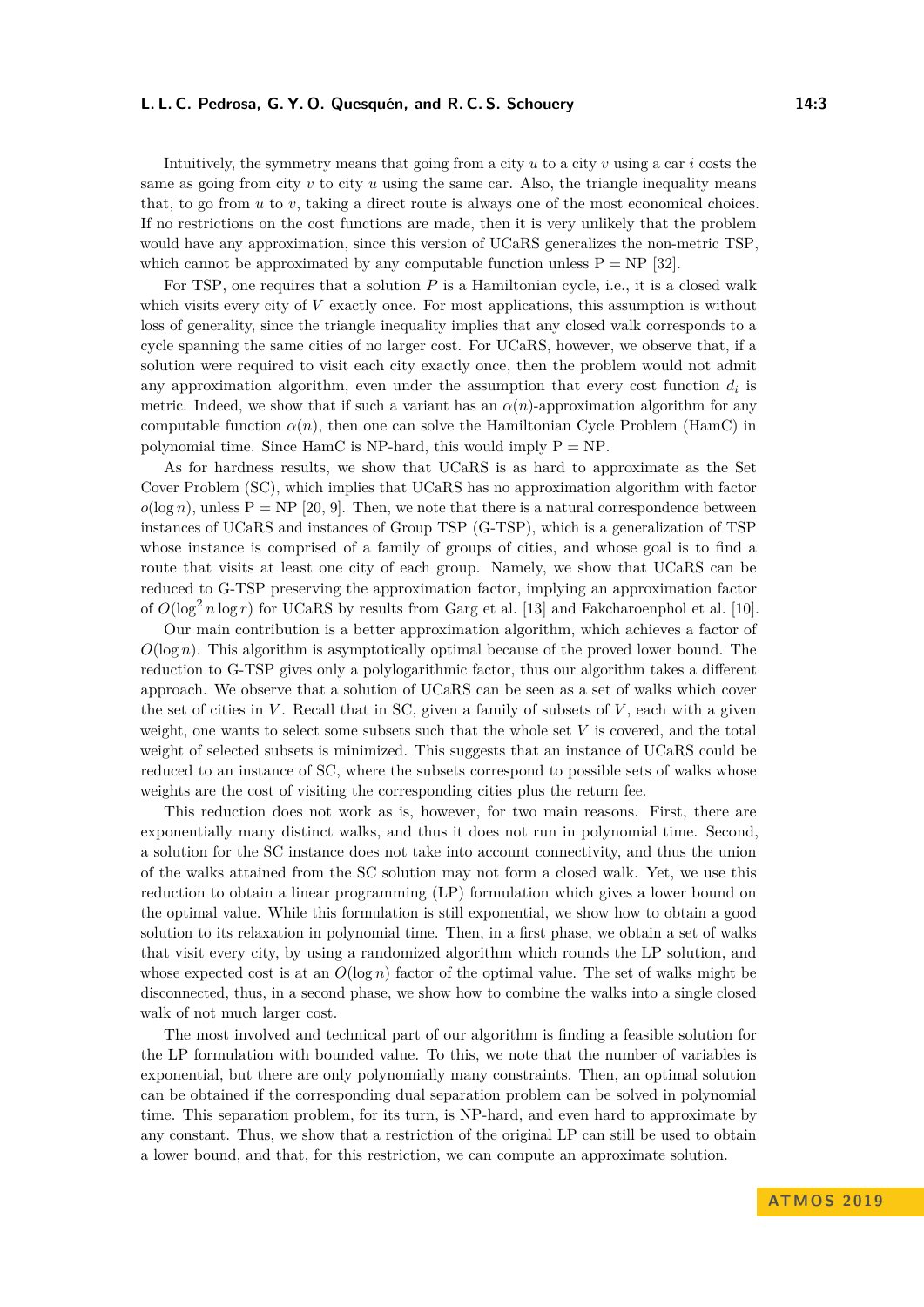#### **14:4 Optimal Approximation Algorithm for the Travelling Car Renter Problem**

## **1.2 Related works**

CaRS was introduced by Silva et al. [\[30,](#page-13-8) [17\]](#page-13-4), who proposed a memetic algorithm and a hybridization between GRASP and VND heuristics. Following, several other heuristic methods have been proposed for the problem, such as ant-colony optimization [\[29\]](#page-13-9), transgenetic algorithms [\[31,](#page-13-3) [16\]](#page-13-10), and evolutionary algorithms [\[11,](#page-12-9) [5,](#page-12-5) [8,](#page-12-10) [26,](#page-13-5) [6\]](#page-12-11). Exact algorithms based on mathematical formulations have also been proposed, which include mixed integer programming formulations [\[24,](#page-13-11) [5,](#page-12-5) [26,](#page-13-5) [25\]](#page-13-12), and models based on the Quadratic Assignment Problem (QAP) or on network-flow formulations [\[14\]](#page-12-12). To the best of our knowledge, no approximation algorithms for CaRS or one of its variants have been discussed before this work.

It is folklore that the so-called Double-MST is a 2-approximation for the metric TSP. This algorithm calculates a Minimum Spanning Tree (MST) of the input graph *G*, then duplicates all its edges to complete a Eulerian graph, i.e., a graph for which there is a route visiting each edge exactly once. By making shortcuts, one obtains a Hamiltonian cycle whose cost no more than twice the cost of the MST.

SC is a classical NP-hard problem, and it is NP-hard to approximate SC by a factor  $(1 - \varepsilon) \log n$ , where *n* is the size of the ground set, and  $\varepsilon > 0$  is an arbitrary constant [\[20,](#page-13-7) [9\]](#page-12-6). For this problem, a simple greedy algorithm is an *O*(log *n*) approximation [\[4\]](#page-12-13). It is well known that the same factor can also be obtained by a probabilistic algorithm which rounds its LP relaxation by independently selecting each set according to the corresponding variable [\[33\]](#page-14-2).

G-TSP is a generalization of both TSP and SC, and thus the SC hardness holds for G-TSP as well. In fact, even if the cost function corresponds to the Euclidean distance, it is hard to approximate G-TSP by any constant [\[28\]](#page-13-13). A closely related problem is the Group Steiner Problem (G-ST). In this problem, an instance is composed of an edge-weighted graph on *n* vertices and *m* groups of vertices. The objective is to find a minimum weight tree that contains at least one vertex from every group. For this problem, it is unlikely that a  $O(\log^{2-\epsilon} m)$ -approximation algorithm exist, for any  $\epsilon > 0$  [\[21\]](#page-13-14). The best-known algorithm has a factor of  $O(\log^2 n \log m)$  [\[13,](#page-12-7) [3\]](#page-12-14).

## **1.3 Paper organization**

The remainder of the paper is organized as follows. In Section [2,](#page-3-0) we discuss the inapproximability of UCaRS and give the reduction from UCaRS to G-TSP. In Section [3,](#page-4-0) we present a covering integer programming formulation which gives a lower bound for the problem. Then, we show how to use the LP relaxation to derive a solution for the problem whose cost is at most at a factor  $O(\log n)$  of the optimal value. This is done by a randomized LP rounding algorithm which takes as the input a pre-computed LP solution. In Section [4,](#page-9-0) we show how to obtain such a solution. First, we describe the separation problem corresponding to the LP formulation and observe that it is NP-hard. Then, we consider a restriction of the formulation for which the corresponding separation problem can be approximated and show that the value of this restriction is not too far from the optimal value. In Section [5,](#page-11-0) we discuss the used techniques and possible extensions to similar problems.

# <span id="page-3-0"></span>**2 Inapproximability**

As in the case of TSP, if the cost functions of an instance of UCaRS are arbitrary, then the problem cannot be approximated by any function computable in polynomial time unless  $P = NP$ . Next, we observe that, for the version of the problem which requires a solution to be a Hamiltonian cycle, this hardness holds even if we assume that each cost function  $d_i$  is symmetric and satisfies the triangle inequality.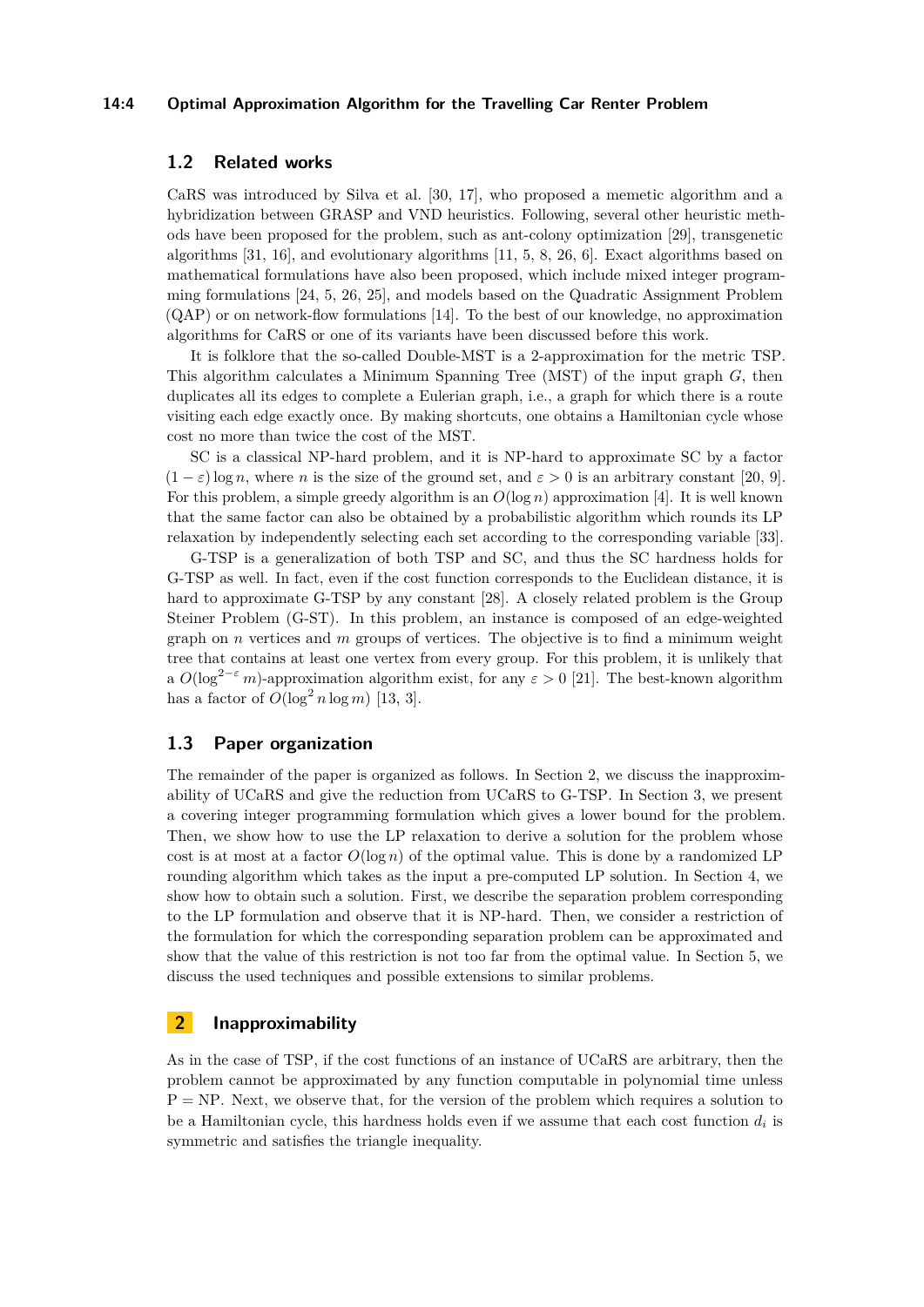**Find 1.** *Let*  $\alpha(n)$  *be a function computable in polynomial time with*  $\alpha(n) > 1$ *. If*  $P \neq NP$ , then there is no  $\alpha(n)$ *-approximation algorithm for the problem of, given an instance of UCaRS, finding a solution P which is a Hamiltonian cycle with minimum cost.*

Thus, from now on, we allow routes which visit the same city more than once. Even if every cost function is metric and the solution is not required to be a Hamiltonian cycle, next lemma states that that UCaRS is SC-hard, i.e., there is a reduction from the unweighted version of SC to UCaRS. Recall that an instance of unweighted SC is composed of subsets  $S_1, S_2, \ldots, S_m$  of a ground set *E*. The objective is to find a set of indices  $e_1, e_2, \ldots, e_s$  such that  $S_{e_1} \cup S_{e_2} \cup \cdots \cup S_{e_s} = E$  and *s* is minimum.

**Figure 12.** *If there is an*  $\alpha$ -*approximation for UCaRS, then there is an*  $\alpha$ -*approximation for unweighted SC.*

Using the hardness result for SC [\[9\]](#page-12-6), this immediately implies the following.

► **Corollary 3.** *If*  $P \neq NP$ , there is no  $(1 - \varepsilon) \log n$ -approximation for UCaRS, for any  $\varepsilon > 0$ .

On the other hand, one can reduce an instance of UCaRS to an instance of G-TSP, such that the optimal value of the first is at a constant factor of the optimal value of the second, and vice-versa. An instance of G-TSP is formed by a graph  $G$ , a cost function on the edges  $d'$ , and sets  $S_1, S_2, \ldots, S_m \subseteq V(G)$ . A solution is a closed walk *P* such that  $S_i \cap V(P) \neq \emptyset$  for 1 ≤ *i* ≤ *l*. The objective is to find a solution which minimizes the sum  $\sum_{(u,v) \in E(P)} d'(u, v)$ .

 $\blacktriangleright$  **Lemma 4.** *If G-TSP admits an*  $\alpha$ *-approximation, then UCaRS admits an*  $\alpha$ *-approximation.* 

Since an  $\alpha(n)$ -approximation for G-ST implies a  $2\alpha(n)$ -approximation for G-TSP, using the  $O(\log^2 n \log m)$ -approximation for G-ST by Garg et al. [\[13,](#page-12-7) [10\]](#page-12-8), we obtain the following.

**Findmen 5.** *There exists an*  $O(\log^2 n \log r)$ -approximation for UCaRS.

## <span id="page-4-0"></span>**3 An LP rounding algorithm**

In this section, we describe the LP rounding algorithm with factor  $O(\log n)$ . We start with an integer programming formulation which gives a lower bound for the optimal value.

#### **3.1 A covering formulation**

The main idea for the algorithm comes from the observation that a solution consists of a set of walks that visit the whole set of cities. Each walk corresponds to a pair of a car *i* and a subset of cities *S*, which we call a *component*. The cost of each component corresponds to the total weight of its edges plus the return fee. For the sake of simplicity, instead of considering every possible walk for each subset of cities, we consider each subset only once for each car. Thus, instead of looking for a set of segments that forms a closed walk, we are only interested in finding a set of connected components that cover the set of cities. The cost of each representative connected component corresponds to the weight of a minimum spanning tree of  $S$  according to  $d_i$  plus the return fee  $g$ . Note that any minimum walk which visits *S* has cost at most twice that of the minimum spanning tree. This is sufficient for our purposes since we are only interested in an asymptotic factor  $O(\log n)$ .

In the following, we denote by S the set of all pairs  $(i, S)$  with  $S \subseteq V$  and  $i \in C$ . For each  $(i, S) \in \mathcal{S}$ , we denote by  $\text{MST}_i(S)$  the cost of a minimum spanning tree of S with respect to  $d_i$ . The cost of  $(i, S)$  is defined as  $cost(i, S) = MST_i(S) + g$ . In the following integer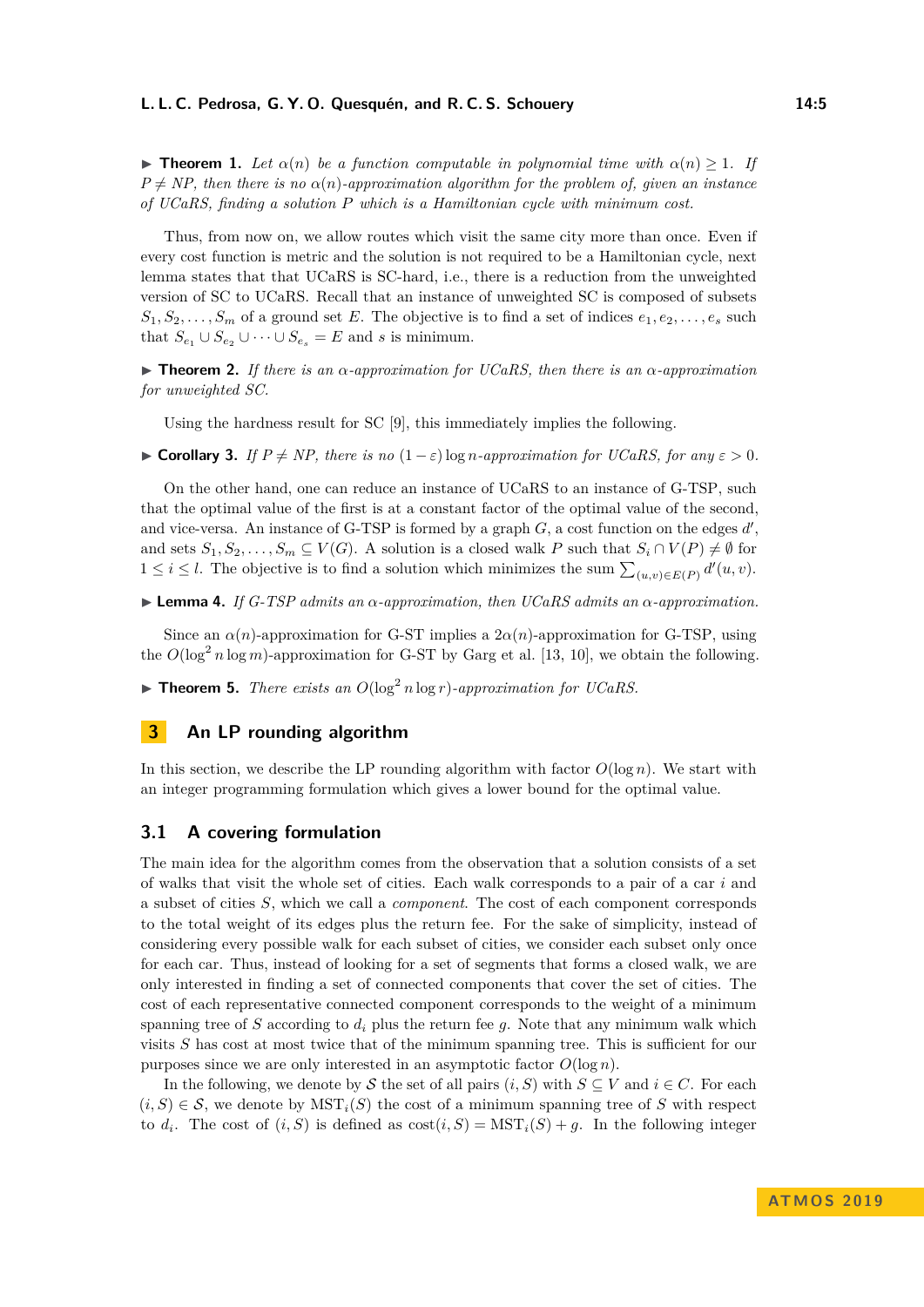#### **14:6 Optimal Approximation Algorithm for the Travelling Car Renter Problem**

linear program, for each  $(i, S) \in \mathcal{S}$ , there is a binary variable  $x_{(i, S)}$  which indicates whether the component  $(i, S)$  belongs to the solution.

minimize 
$$
\sum_{(i,S)\in\mathcal{S}} x_{(i,S)} \operatorname{cost}(i,S)
$$
  
subject to 
$$
\sum_{\substack{(i,S)\in\mathcal{S}:v\in S\\x_{(i,S)}\in\{0,1\},}} x_{(i,S)} \ge 1, \quad \forall v \in V,
$$
 (IP)

In the following, given an integer linear program or a linear program (*Q*), denote by  $\text{OPT}(Q)$  the optimal value of  $(Q)$ . Also, we denote by OPT the value of an optimal solution for the instance of UCaRS. We observe that a solution for the UCaRS instance induces a feasible solution of (IP), thus OPT(IP) is a lower bound for the optimal value.

<span id="page-5-1"></span>I **Lemma 6.** *Consider an instance of UCaRS and the corresponding formulation (IP). Let OPT be the value of an optimal solution for this instance. Then,*  $OPT/IP \leq OPT$ *.* 

Let  $(P)$  be the linear relaxation of  $(P)$ . Notice that  $(P)$  has an exponential number of variables and therefore we do not know how to solve this problem directly. However, we can obtain an approximate solution with only a polynomial number of non-zero variables, according to the following lemma, which is a central result for the algorithm. The proof is given in Section [4.](#page-9-0)

<span id="page-5-0"></span> $\blacktriangleright$  **Lemma 7.** *There is an algorithm that, in polynomial time, finds a feasible solution for*  $(P)$ *whose value is at most*  $c \cdot OPT(\text{IP})$ *, for some constant*  $c$ *.* 

### **3.2 Rounding the fractional solution**

Next, we assume that we are given a solution  $x$  of  $(P)$ , and the objective is to find a solution for the instance of UCaRS by rounding the value of variables  $x_{(i,S)}$  for each  $(i, S) \in \mathcal{S}$ . The rounding algorithm can be broken into three phases. In the first phase, we find a set of components which cover *V* . In the second phase, we complement the set of components to obtain a connected cover. In the third phase, we turn the set of components into a route that visits each city at least once.

## **Covering phase**

Note that for each  $(i, S) \in \mathcal{S}$ , we can assume that  $0 \leq x_{(i,S)} \leq 1$ . Thus, the value of  $x_{(i,S)}$ can be interpreted as a probability that component  $(i, S)$  is used in an integral solution. We start with an empty set of components  $C$  and execute the following iteration: include each component  $(i, S)$  in C independently with probability  $x_{(i,S)}$ . The expected cost of the included components in this iteration is at most the value of  $x$ , but this does not guarantee that every city is covered by some component of  $C$ . If we repeat this process a sufficient number of times, then the probability of a city remaining uncovered tends to zero. After log *n* iterations, the probability that a city is uncovered is small, then for each uncovered city *v*, we include a component corresponding to a singleton  $\{v\}$  and an arbitrary car, say, the first one. The steps for the covering phase are summarized in Figure [1.](#page-6-0)

The following lemma states that indeed the obtained set covers all the cities. The proof follows directly from the algorithm.

 $\blacktriangleright$  **Lemma 8.** Let C be the set of components returned by the covering phase of the algorithm. *Then, for every*  $v \in V$ *, there is a component*  $(i, S) \in \mathcal{C}$  *such that*  $v \in S$ *.*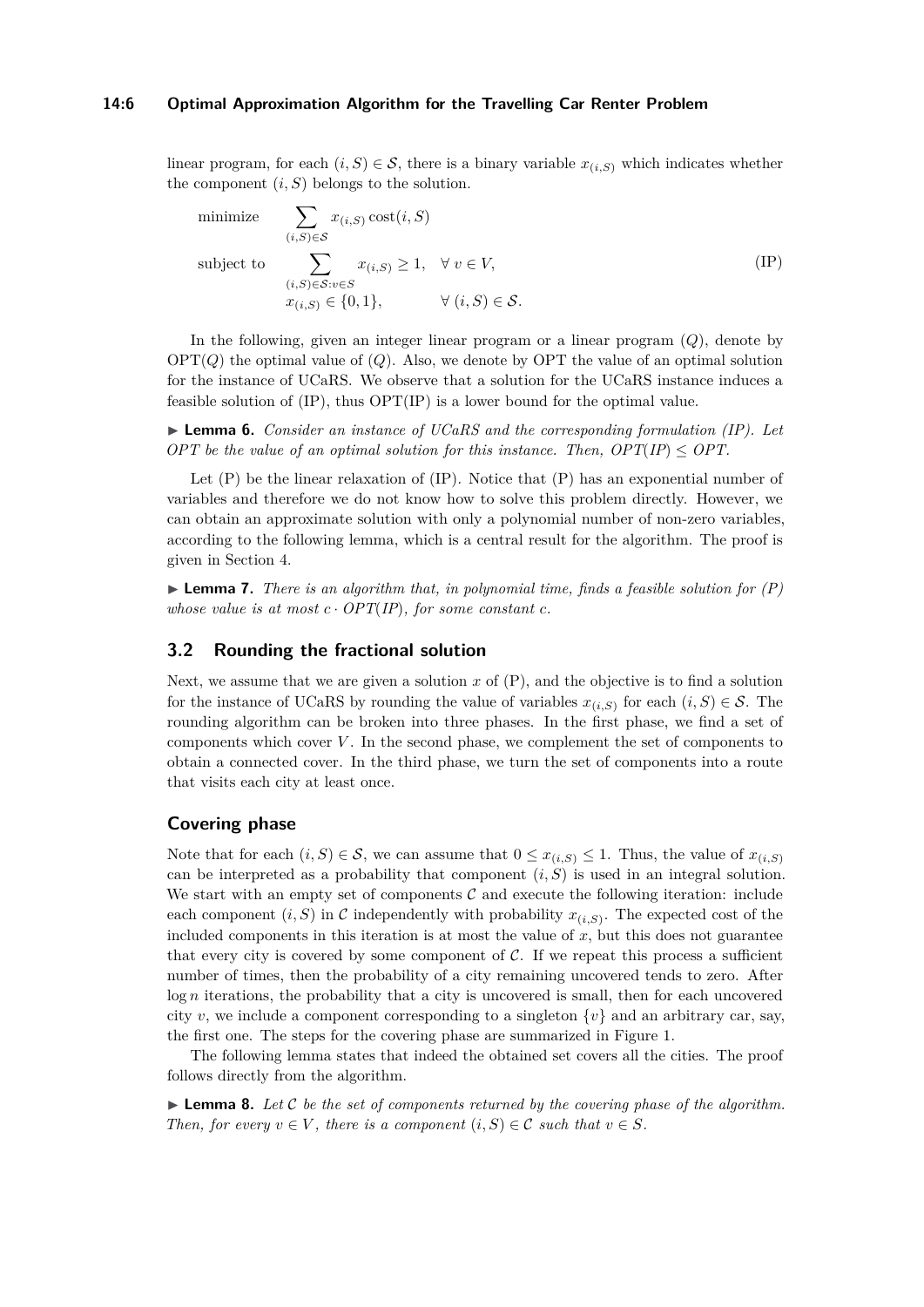<span id="page-6-0"></span>**1.** Compute an (P) solution *x* using Lemma [7.](#page-5-0) **2.** Let  $\mathcal{C} \leftarrow \emptyset$  and repeat  $\lceil \log n \rceil$  times: For each  $(i, S)$  include  $(i, S)$  in C with probability  $x_{(i, S)}$ . **3.** For each  $v \in V$ : ■ If  $v \notin S$  for all  $(i, S) \in \mathcal{C}$ , then add  $(1, \{v\})$  to  $\mathcal{C}$ . **4.** Return C.

**Figure 1** First phase of the rounding algorithm: covering.

Lemma [10](#page-6-1) estimates the expected cost of  $C$ . First, using standard analysis, we bound the probability that a city is not covered by one component included in the random step.

<span id="page-6-2"></span>**Lemma 9.** Let  $C'$  be the set of components included in any iteration of step 2 of the *covering phase of the algorithm. Also, let*  $V'$  *be the set of cities v for which there exists*  $(i, S) \in \mathcal{C}'$  with  $v \in S$ . Then,  $Pr(v \notin V') \leq 1/n$  for every  $v \in V$ .

<span id="page-6-1"></span> $\blacktriangleright$  **Lemma 10.** Let C be the set of components returned by the covering phase. Then

$$
\mathbb{E}\left[\sum_{(i,S)\in\mathcal{C}}cost(i,S)\right] \leq O(\log n) \cdot OPT.
$$

**Proof.** Consider set  $\mathcal{C}_{\ell}$  of components  $(i, S)$  included in the iteration  $\ell$  of step 2. Since each component  $(i, S)$  is included with probability  $x_{(i, S)}$ , the expected cost of these components is

$$
\mathbb{E}\left[\sum_{(i,S)\in\mathcal{C}_{\ell}}\mathrm{cost}(i,S)\right] = \sum_{(i,S)\in\mathcal{C}}\mathrm{Pr}((i,S)\in\mathcal{C}_{j})\,\mathrm{cost}(i,S)
$$

$$
=\sum_{(i,S)\in\mathcal{C}}x_{(i,S)}\,\mathrm{cost}(i,S)\leq c\cdot\mathrm{OPT}(\mathrm{IP}),
$$

where the inequality comes from the fact that, from Lemma [7,](#page-5-0) the objective value for  $x$  is at most  $c \cdot \text{OPT}(\text{IP})$ , for some constant c. Thus, the expected cost of the set of components  $\mathcal{C}'$ drawn in step 2 can be bounded as

$$
\mathbb{E}\left[\sum_{(i,S)\in\mathcal{C}'}\mathrm{cost}(i,S)\right] \leq \sum_{\ell=1}^{\lceil\log n\rceil} E\left[\sum_{(i,S)\in\mathcal{C}_{\ell}}\mathrm{cost}(i,S)\right] \leq \lceil\log n\rceil \cdot c \cdot \mathrm{OPT}(\mathrm{IP}).
$$

Let *V'* be the set of vertices covered by some component of  $\mathcal{C}'$ . For each  $v \in V \setminus V'$ , a new component of the form  $(1, \{v\})$  is added in step 3 of the first phase of the algorithm. Using Lemma [9,](#page-6-2) this happens with probability at most  $1/n$ . Let  $\mathcal{C}_+$  be the set of such components and observe that  $C_+ = C \setminus C'$ . Also, note that for any component  $(i, S) \in C_+$ , a minimum spanning tree of *S* contains no edges, and thus  $cost(i, S) = g$ . It follows that

$$
\mathbb{E}\left[\sum_{(i,S)\in\mathcal{C}_+} \text{cost}(i,S)\right] = \sum_{v\in V} \Pr(v \notin V') \text{cost}(1,\{v\}) \le \sum_{v\in V} \frac{1}{n} g = g.
$$

Observe that any feasible solution of (IP) has at least one component, thus  $g \leq \text{OPT}(\text{IP})$ . From Lemma [6,](#page-5-1) we know that  $OPT/IP) \leq OPT$ . Combining everything, the costs of all components in  $\mathcal C$  add up to  $O(\log n) \cdot \text{OPT}$ .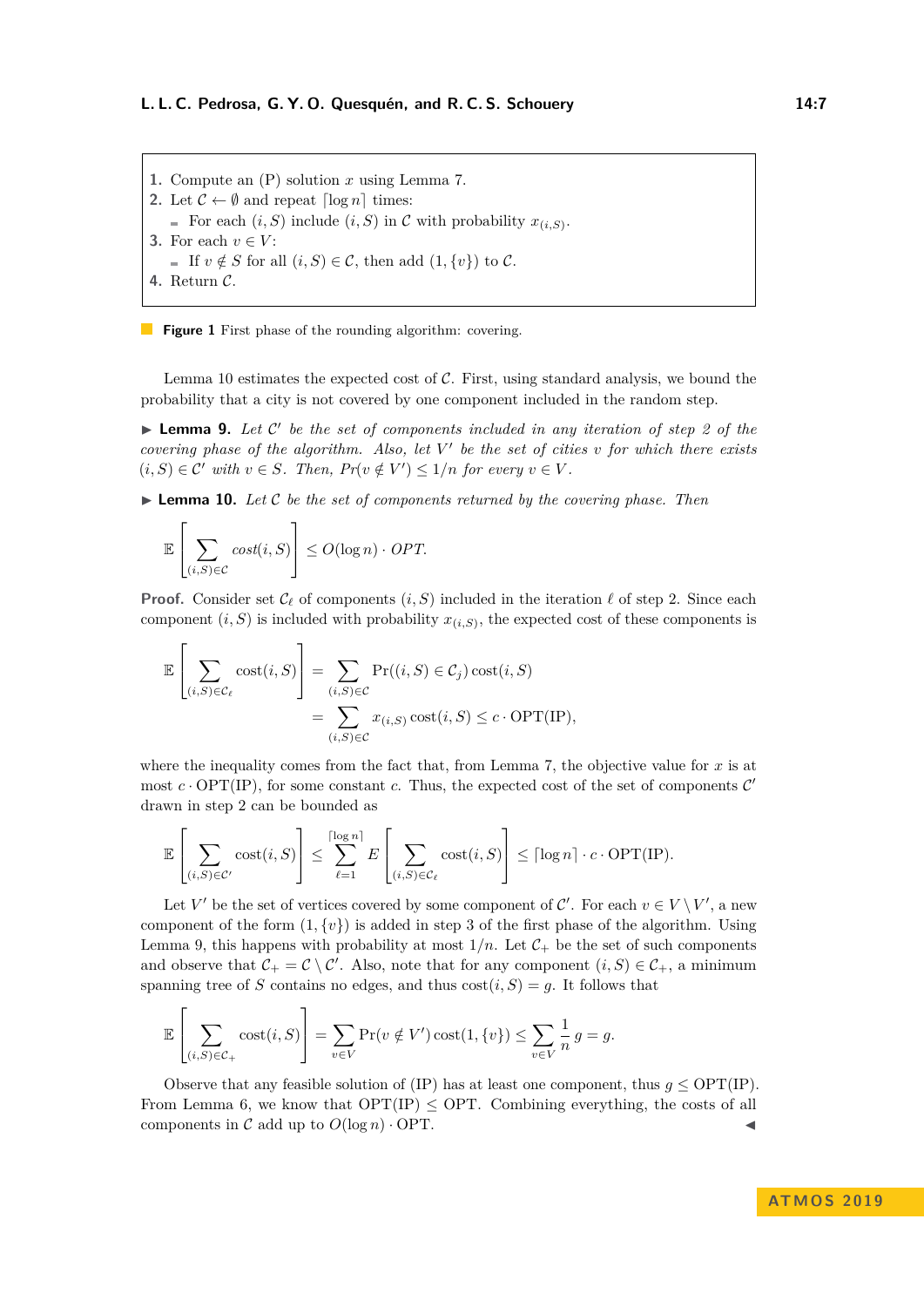<span id="page-7-0"></span>1. Let  $\mathcal{D} \leftarrow \emptyset$ .

- **2.** While  $\mathcal{C} \cup \mathcal{D}$  induces a disconnected graph *H*:
	- Find vertices *v* and *v*' in distinct components of *H* which minimize  $d_{\min}(v, v')$ .
	- Add  $(j, \{v, v'\})$  to  $D$ , where *j* is such that  $d_j(v, v') = d_{\min}(v, v')$ .
- **3.** Return D.

**Figure 2** Second phase of the rounding algorithm: connection.

## **Connection phase**

After the first phase, the set of components  $C$  covers all cities  $V$ , but they are possibly disconnected. So we want to connect  $\mathcal C$  by selecting additional components,  $\mathcal D$ , each of which connect two components of  $\mathcal{C}$ . Since each such an additional component corresponds to an edge which connects two cities,  $v, v'$ , we may simply select the car  $i$  with the smallest cost  $d_i(v, v')$ . Thus, we consider an edge-weight function  $d_{\min}$  such that for every pair of cities  $v, v' \in V$ , we define  $d_{\min}(v, v') = \min\{d_i(v, v') : i \in C\}.$ 

We execute the following. Start with an empty set D. Then, while the graph *H* induced by the minimum spanning trees of  $\mathcal{C} \cup \mathcal{D}$  is disconnected, find vertices *v* and *v*' such that *v* and *v*' are in distinct connected components of *H*, and  $d_{\min}(v, v')$  is minimum. Include component  $(j, \{v, v'\})$  in  $D$ , where *j* is such that  $d_j(v, v') = d_{\min}(v, v')$ . After the last iteration, the minimum spanning trees of  $\mathcal{C} \cup \mathcal{D}$  induce a connected graph *H* which contains all vertices. The steps for the connection phase are summarized in Figure [2.](#page-7-0)

To bound the cost of components in  $\mathcal{D}$ , we need the following auxiliary lemma.

 $\blacktriangleright$  **Lemma 11.** Let  $T$  be a minimum spanning tree of  $V$  with respect to  $d_{\min}$ . Then

$$
\sum_{(v,v') \in E(T)} d_{\min}(v,v') \leq OPT.
$$

**Proof.** Consider an optimal solution  $P = P_1, P_2, \ldots, P_s$  of UCaRS. For each  $(v, v') \in E(P)$ , let  $\phi(v, v') \in C$  be the car associated with edge  $(v, v')$ . Let *T* be a minimum spanning tree of  $P$ . Since  $P$  spans every vertex of  $V$ ,  $T$  is also a spanning tree of  $V$ . We get

$$
\sum_{(v,v') \in E(T)} d_{\min}(v,v') \le \sum_{(v,v') \in E(T)} d_{\phi(v,v')}(v,v') \le \text{OPT},
$$

where the last inequality holds because  $T$  is a minimum spanning tree of  $P$ .

The edge cost of components of  $\mathcal D$  is bounded by the next lemma.

<span id="page-7-1"></span> $\triangleright$  **Lemma 12.** Let  $\mathcal{D}$  be the set of components returned by the connection phase of the *algorithm. Then*

$$
|\mathcal{D}| \leq |\mathcal{C}| \quad \text{and} \quad \sum_{(i,S) \in \mathcal{D}} MST_i(S) \leq OPT.
$$

## **Routing phase**

Given the set of components  $\mathcal C$  and  $\mathcal D$ , we construct a closed walk which visits all cities by considering each component at a time. Let  $r \in V$  be an arbitrary vertex and start a trivial closed walk *P* composed only of *r*. Now, while there are components of  $\mathcal{C} \cup \mathcal{D}$  which have not been considered yet, find one such a component  $(i, S)$  such that  $S \cap V(P) \neq \emptyset$  and let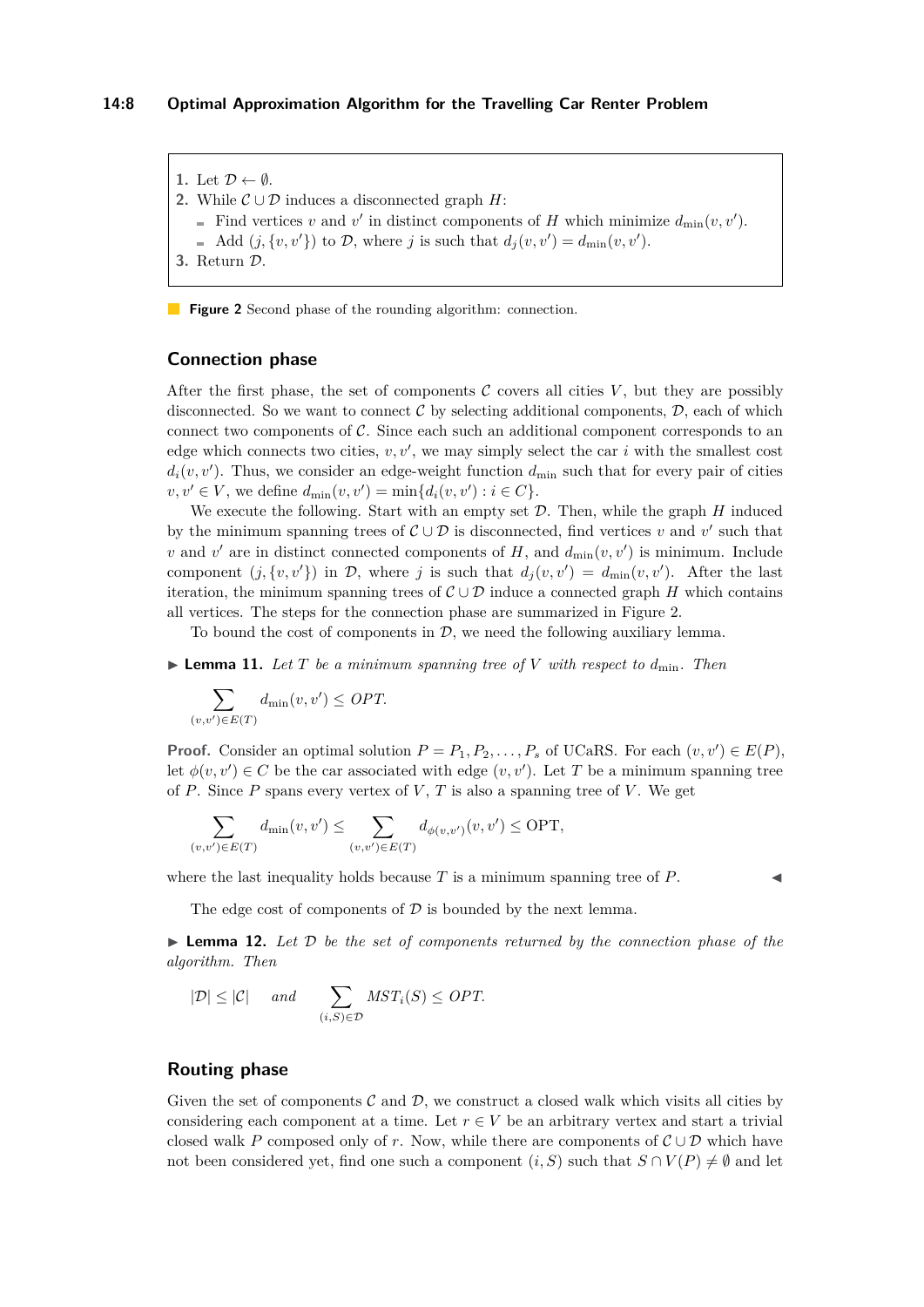<span id="page-8-0"></span>**1.** Let  $r \in V$  and make  $P \leftarrow (r)$ . **2.** Make  $\mathcal{N} \leftarrow \mathcal{C} \cup \mathcal{D}$ . **3.** While  $\mathcal{N} \neq \emptyset$ :  $\blacksquare$  Find  $(i, S) \in \mathcal{N}$  such that  $S \cap V(P) \neq \emptyset$ , and let  $v \in S \cap V(P)$ . Construct a cycle  $P'$  of  $S \setminus V(P) \cup \{v\}.$ For each edge  $(u, u') \in E(P')$ , make  $\phi(u, u') \leftarrow i$ . Insert  $P'$  into  $P$ .  $\blacksquare$  Make  $\mathcal{N} \leftarrow \mathcal{N} \setminus \{(i, S)\}.$ **4.** Return *P*, *φ*.



 $v \in S \cap V(P)$ . Then, from a minimum spanning tree *T*<sup>'</sup> of *S* with respect to  $d_i$ , construct a cycle *P*<sup> $\prime$ </sup> of  $S \setminus V(P) \cup \{v\}$ . Observe that, by doubling the edges of *T*<sup> $\prime$ </sup> and then taking shortcuts, one can build such a cycle with cost at most  $2 \text{ MST}_i(S)$ . The edges of  $P'$  are labelled with the index of car  $i$ , and the walk  $P$  is extended by including  $P'$ .

Note that *P* visits all vertices and can be decomposed into a sequence of maximal walks with the same label. Therefore, it induces a feasible solution for the instance of UCaRS. The steps for the routing phase are summarized in Figure [3.](#page-8-0)

The cost of the returned solution corresponds to travelled edges and to the return fees. The edge cost is bounded as follows.

<span id="page-8-1"></span> $\triangleright$  **Lemma 13.** Let P,  $\phi$  be the solution returned by the routing phase of the algorithm. Then,

$$
\sum_{(v,v')\in E(P)} d_{\phi(v,v')}(v,v') \leq 2 \cdot \sum_{(i,S)\in \mathcal{C} \cup \mathcal{D}} MST_i(S).
$$

**Proof.** Recall that to each component  $(i, S) \in \mathcal{C} \cup \mathcal{D}$ , one constructs a cycle P' by doubling the edges of minimum spanning tree of  $S$  and taking shortcuts, then the cycle  $P'$  has cost at most  $2 \text{ MST}_i(S)$ . Now observe that  $E(P)$  is the union of the edges of cycles  $P'$  and each such a cycle *P*<sup> $\prime$ </sup> corresponds to a distinct component  $(i, S) \in \mathcal{C} \cup \mathcal{D}$ .

Finally, we can show the main result.

 $\triangleright$  **Theorem 14.** *There exists a randomized O*(log *n*)*-approximation algorithm for UCaRS.* 

**Proof.** By Lemma [7,](#page-5-0) the solution *x* of (IP) is computed in polynomial time. Since each of the three phases of the LP rounding algorithm also runs in polynomial time, the whole algorithm is polynomial.

Using Lemma [13,](#page-8-1) the expected edge cost of edges is

$$
\mathbb{E}\left[\sum_{(v,v')\in E(P)} d_{\phi(v,v')}(v,v')\right] \leq 2 \cdot \mathbb{E}\left[\sum_{(i,S)\in \mathcal{C}} \text{MST}_i(S)\right] + \mathbb{E}\left[\sum_{(i,S)\in \mathcal{D}} \text{MST}_i(S)\right]
$$
  

$$
\leq O(\log n) \cdot \text{OPT} + \text{OPT} = O(\log n) \cdot \text{OPT},
$$

where the last inequality follows from Lemmas [10](#page-6-1) and [12.](#page-7-1)

Now it remains to bound the expected cost of the return fees. There is a return fee of cost  $g$  for each vertex in the walk  $P$  where there is a switching car, thus it is sufficient to count the number of vertices in *P* whose adjacent edges have different labels. In each iteration of step 3 of the routing phase of the algorithm, the labels of every edge in the inserted subwalk  $P'$  are the same, thus the number of swaps in  $P$  increases by at most 2. Since this step is executed for  $|\mathcal{C}| + |\mathcal{D}|$  iterations, the total expected return fee is at most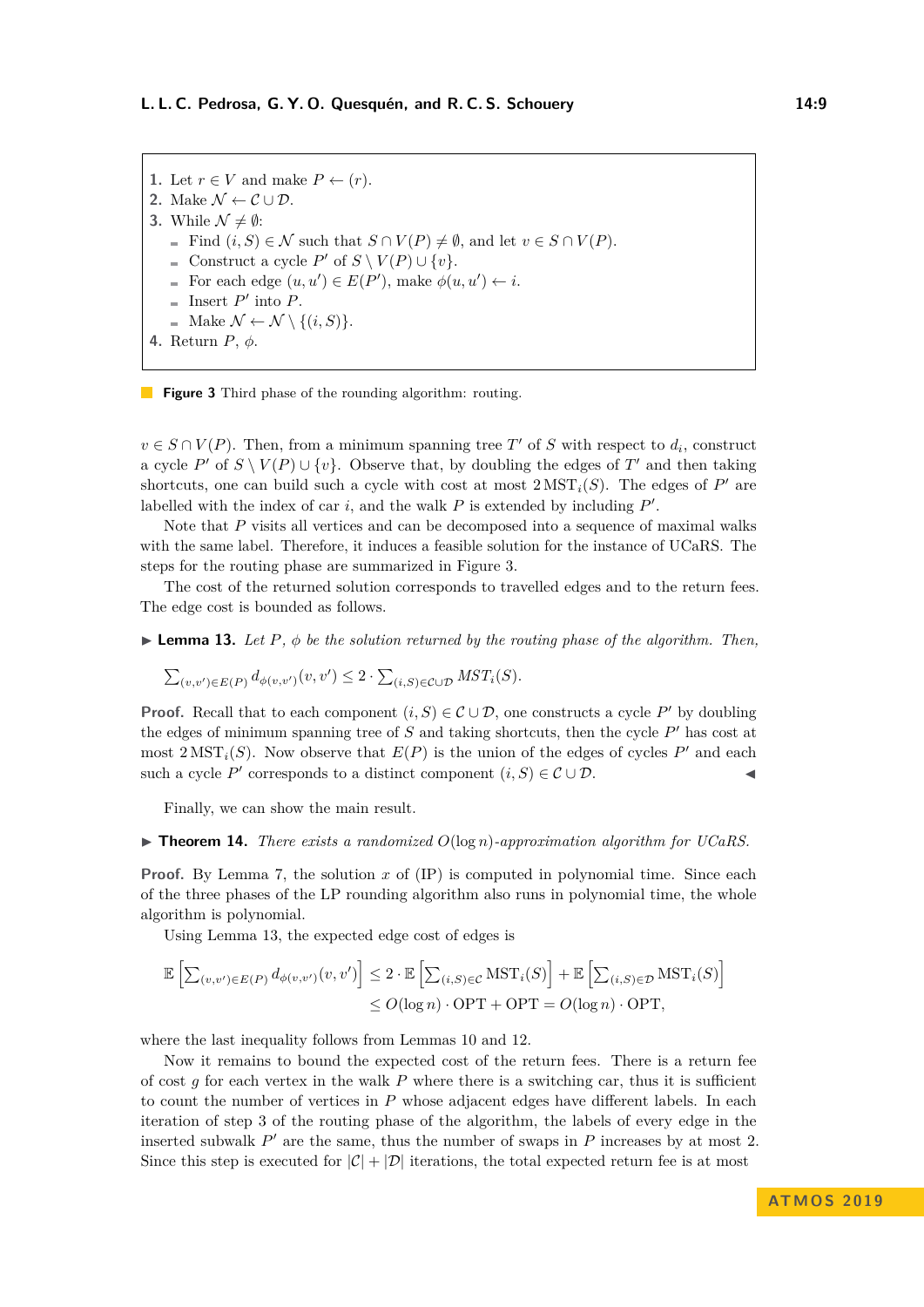$$
\mathbb{E}\left[2\cdot(|\mathcal{C}|+|\mathcal{D}|)\cdot g\right]\leq \mathbb{E}\left[4\cdot|\mathcal{C}|\cdot g\right]\leq \mathbb{E}\left[4\cdot \textstyle\sum_{(i,S)\in\mathcal{C}}\text{cost}(i,S)\right]\leq O(\log n)\cdot \text{OPT},
$$

where the first inequality comes from Lemma [12,](#page-7-1) the second inequality is due to  $q \leq \text{cost}(i, S)$ , and the last inequality comes from Lemma [10.](#page-6-1)

Adding up the expected costs of edges and the return fees, we conclude that the expected cost of the returned solution cost is at most  $O(\log n) \cdot \text{OPT}$ , and the theorem follows.

# <span id="page-9-0"></span>**4 Approximating the LP-relaxation**

The objective of this section is to find a feasible solution of (P) and prove Lemma [7.](#page-5-0) The main ingredient will be solving a relaxed version of the separation problem and using the Ellipsoid method. For the sake of completeness, we begin by briefly reviewing this method and identifying the corresponding separation problem.

#### **4.1 The separation problem**

Remember that (P) has an exponential number of variables. A strategy to tackle this difficulty is solving the separation problem corresponding to the dual formulation. The idea is that, if the number of variables in the dual is bounded by a polynomial, then one can use the Ellipsoid method. Informally, this method consists of iteratively picking a candidate solution *y* and querying an *oracle* for the separation problem. Given vector *y*, the separation problem is the task of either deciding that *y* is feasible, or finding a violated constraint. If *y* is not feasible, another solution *y* is picked, until a feasible optimal solution is found

 $\triangleright$  **Theorem 15** ([\[19\]](#page-13-15)). Let  $(Q)$  be a non-empty linear program. Then an optimal solution can *be found querying an oracle for its separation problem only a polynomial number of times.*

The dual formulation of (P) is given next.

maximize 
$$
\sum_{v \in V} y_v
$$
  
subject to 
$$
\sum_{v \in S} y_v - \text{MST}_i(S) \leq g \quad \forall (i, S) \in S
$$

$$
y_v \geq 0 \qquad \qquad \forall v \in V.
$$
 (D)

For a set  $A \subseteq V$ , we define  $y(A) = \sum_{v \in A} y_v$ . Note that the separation problem consists of finding  $(i, S) \in \mathcal{S}$  for which the constraint  $y(S) - \text{MST}_i(S) \leq g$  is violated, or showing that there is no such constraint. Since the number of cars is polynomial, we can solve the problem separately for each  $i \in C$ . For some  $i \in C$ , it is enough to find  $S \subseteq V$  such that  $y(S)$  − MST<sub>i</sub>(*S*) is maximum and verify that this value is greater than *q*. Unfortunately, this problem corresponds to the Net Worth Maximization Problem (NWMP), which has no constant-factor approximation algorithm unless  $P = NP$  [\[22\]](#page-13-16).

#### **4.2 Cost-restricted components**

To be able to use the Ellipsoid method, we will define a slightly different linear program, but whose separation problem is easier. If one considers only sets *S* for which  $MST<sub>i</sub>(S)$  is small, i.e., less than *g*, then maximizing  $y(S)$  is a good approximation for the optimization version of the separation problem. Since, a priori,  $MST<sub>i</sub>(S)$  is greater than *g*, we will consider a relaxation of (D) which contains only constraints where  $MST_i(S) \leq g$ .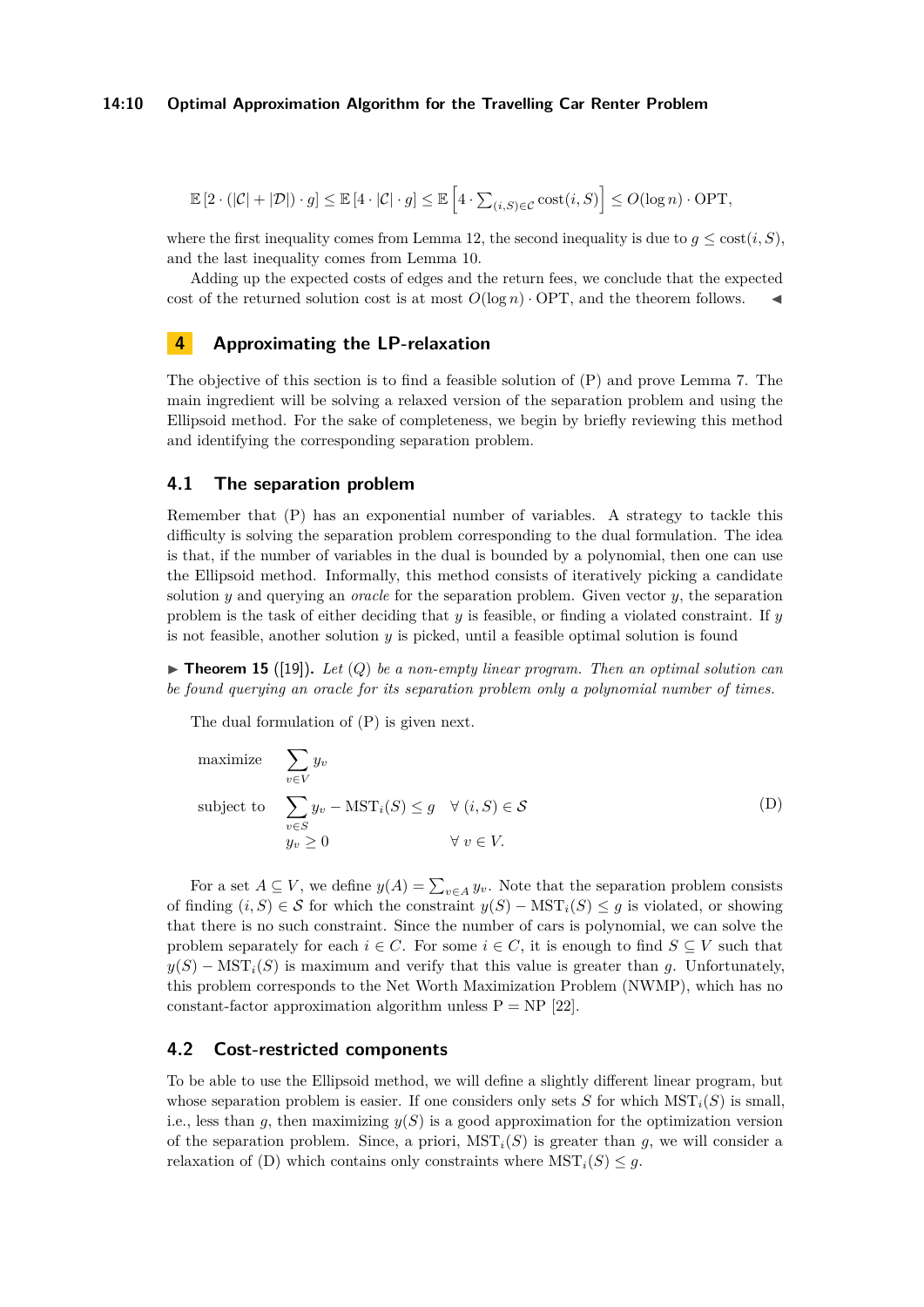Let  $\mathcal{S}_{\leq q}$  be the subset of components  $(i, S) \in \mathcal{S}$  such that  $\mathrm{MST}_i(S) \leq g$ , and define  $(\mathbb{P}_{\leq q})$ to be the restriction of (P) which contains only variables corresponding to  $(i, S) \in \mathcal{S}_{\leq q}$ . We note that the value of this restriction is at a constant factor of the value of (IP).

## <span id="page-10-1"></span>▶ **Lemma 16.**  $OPT(P_{\leq q}) \leq 4 \cdot OPT/IP$ .

**Proof.** We build a feasible solution for  $(P_{\leq g})$  from a feasible solution for (IP). For each  $U \subseteq \mathcal{S}$ , define  $\text{cost}(U) = \sum_{(i,S) \in U} \text{cost}(i, S)$ .

Note that a solution *x* of IP corresponds to a set  $U^* \subseteq S$  such that  $cost(U^*) = OPT(\text{IP})$ . We build an integral solution of  $(P_{\leq q})$  corresponding to a set  $U \subseteq S_{\leq q}$ . If  $q = 0$ , we add component  $(1, \{v\})$  to *U* for  $v \in V$ , thus  $cost(U) = 0$ , and we are done. Thus, assume  $g > 0$ .

Consider a component  $(i, S) \in U^*$ . We can partition *S* into parts *S'* such that  $MST_i(S') \leq g$ . First, let *T* be a minimum spanning tree of *S* with respect to  $d_i$ . Then, obtain a closed walk *P* by doubling the edges of *T* and finding an Eulerian walk whose edge weight is at most  $2 \cdot \text{MST}_i(S)$ . Finally, break P into disjoint maximal subwalks whose edges add up to at most  $g$ . To do this, greedily find a maximal prefix  $P'$  of  $P$  whose edges weights do not add up more than  $g$ , and remove  $V(P')$  from  $P$ . Observe that the total weight of the subwalks is at most  $2 \cdot \text{MST}_i(S)$ , and that the number of subwalks is at most  $\left[ (2 \cdot \text{MST}_i(S))/g \right]$ . Therefore, the component  $(i, S)$  can be replaced by a set of components whose total cost is  $2 \cdot \text{MST}_i(S) + \left[\frac{2 \cdot \text{MST}_i(S)}{q} \right] q \leq 4 \cdot \text{MST}_i(S) + q \leq 4 \cdot \text{cost}(i, S)$ .

Repeating this procedure for each component of  $U^*$ , we obtain a set  $U$  of components  $(i, S)$  such that  $\text{MST}_i(S) \leq g$  and  $\text{cost}(U) \leq 4 \cdot \text{cost}(U^*)$ . Since every vertex is in some component, *U* induces a feasible solution for  $(P_{\leq g})$ , and the lemma holds.

#### <span id="page-10-0"></span>**4.3 Constructing an approximate solution**

Let  $(D_{\leq g})$  be the dual formulation of  $(P_{\leq g})$ . Note that  $(D_{\leq g})$  is a relaxation of  $(D)$  which contains only constraints corresponding to  $(i, S) \in \mathcal{S}_{\leq q}$ . Instead of solving  $(D_{\leq q})$ , we will consider a different linear program in which we replace constraints  $\sum_{v \in S} y_v - \text{MST}_i(S) \leq g$ by constraints  $\sum_{v \in S} y_v \leq g$ . The resulting linear program is described below.

maximize 
$$
\sum_{v \in V} y_v
$$
  
subject to 
$$
\sum_{v \in S} y_v \le g, \quad \forall (i, S) \in \mathcal{S}_{\le g},
$$

$$
y_v \ge 0, \qquad \forall v \in V.
$$
 (D'<sub>g</sub>)

Now, the separation problem of  $(D'_{\leq g})$  corresponds to, given a vector *y* and an index *i*, find a set  $S \subseteq V$  such that  $y(S)$  is maximum and  $\text{MST}_i(S) \leq g$ . This problem corresponds to the Budget Steiner Tree Problem (BSTP), which is, again, an NP-Hard maximization problem. However, unlike NWMP, it admits a constant-factor approximation algorithm with factor  $5 + \varepsilon$ , for every  $\varepsilon > 0$  [\[22\]](#page-13-16). Thus, instead of solving  $(D'_{\leq g})$  directly, we will obtain a solution to a relaxation.

To do this, we execute the Ellipsoid method, but stop if we cannot decide whether the candidate solution is infeasible for  $(D'_{\leq g})$ . Thus, it may return an infeasible solution whose value might be larger than  $\text{OPT}(\mathcal{D}'_{\leq g})$ . More precisely, we execute the following algorithm. First, we initialize  $\mathcal{A} = \emptyset$  and start the Ellipsoid method. Suppose that we are given a candidate solution *y*. For each car *i*, we execute the  $(5 + \varepsilon)$ -approximation algorithm for the BSTP whose input is *y* and the distance function is  $d_i$ , and find a set  $A_i \subseteq V$  with  $MST<sub>i</sub>(A) \leq g$ . Let *j* be the car for which  $y(A<sub>i</sub>)$  is maximum. There are two cases to consider: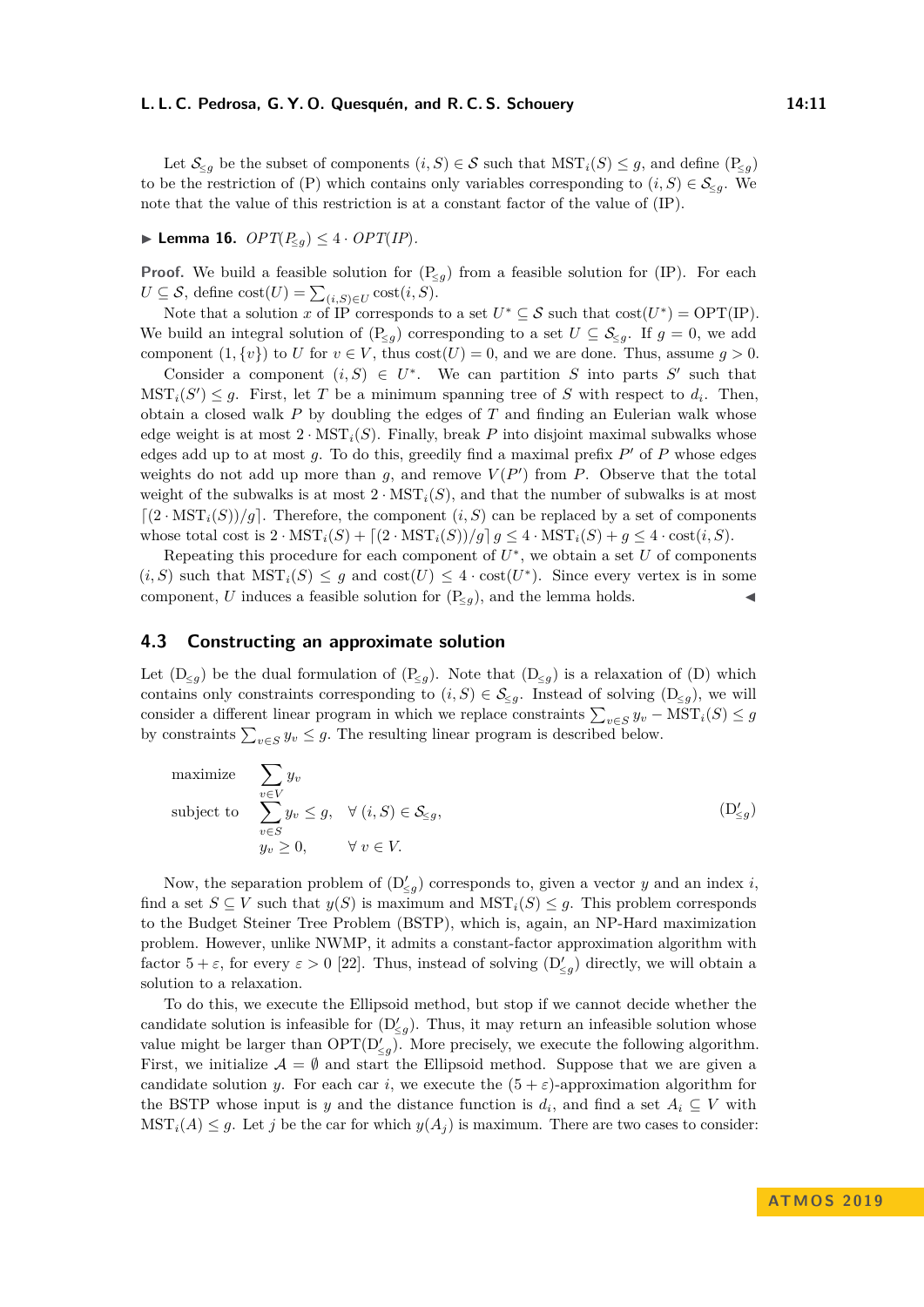#### **14:12 Optimal Approximation Algorithm for the Travelling Car Renter Problem**

- **a)** If  $y(A_j) > g$ , then we add the constraint  $y(A_j) \leq g$ , which is a constraint of  $(D'_{\leq g})$ , because  $(j, A_j) \in \mathcal{S}_{\leq q}$ . We make  $\mathcal{A} = \mathcal{A} \cup \{(j, A_j)\}\$  and the execution of Ellipsoid method resumes with the set of constraints corresponding to A.
- **b)** If  $y(A_j) \leq g$ , then we stop and return  $(y, \mathcal{A}, (j, A_j))$ .

The previous algorithm returns a set  $\mathcal A$  of polynomial size since we stopped before the end of the Ellipsoid algorithm. Let  $(D'_A)$  be the relaxation of  $(D'_{\leq g})$  where only constraints corresponding to components in A are added. Similarly, let  $(D_4)$  be the relaxation of  $(D_{\leq q})$ where only the constraints corresponding to components in  $A$  are added.

Next lemmas relate the values of  $(D_4)$  and  $(D'_4)$  and of  $D'_4$  and  $D'_{\leq g}$ .

<span id="page-11-1"></span>▶ **Lemma 17.**  $OPT(D_A)$  ≤ 2 ·  $OPT(D'_A)$ *.* 

**Proof.** Let *y* be an optimal solution for  $(D_4)$  and  $(i, S) \in \mathcal{A}$ . Since *y* is feasible for  $(D_4)$ , we have  $y(S) \leq g + \text{MST}_i(S)$ , and, since  $(i, S) \in \mathcal{S}_{\leq g}$ , we have  $\text{MST}_i(S) \leq g$ . Then,

$$
\frac{y(S)}{2} \le \frac{\text{MST}(S) + g}{2} \le \frac{g + g}{2} = g.
$$

Since the choice of  $(i, S)$  is arbitrary, this inequality holds for every  $(i, S) \in \mathcal{A}$ , thus  $\frac{y}{2}$ is feasible for  $(D_4')$ . Therefore the value of the solution  $\frac{y}{2}$  is not larger than the value of an optimal solution and we conclude that  $\text{OPT}(D_A) = 2 \cdot \frac{y}{2}(V) \leq 2 \cdot \text{OPT}(D_A')$ .

<span id="page-11-2"></span>**Example 18.**  $OPT(D'_A) \leq (5 + \varepsilon) \cdot OPT(D'_{\leq g}).$ 

#### **4.4 Proof of Lemma [7](#page-5-0)**

I **Lemma 7.** *There is an algorithm that, in polynomial time, finds a feasible solution for (P) whose value is at most*  $c \cdot OPT(\text{IP})$ *, for some constant*  $c$ *.* 

**Proof.** Note that dual formulation of  $(D_4)$  corresponds to a linear program  $(P_4)$  which is similar to  $(P)$ , but contains only variables corresponding to components in  $A$ .

We execute the following algorithm. First, execute the modified Ellipsoid method described in Subsection [4.3](#page-10-0) and obtain a set A. Next, construct the linear program  $(P_4)$ . Then, solve  $(P_A)$  with any polynomial-time algorithm (e.g., Ellipsoid method), and obtain a solution *x*, indexed in A. Finally, return the extension of *x* in which, for each  $(i, S) \notin A$ , we represent  $x_{(i,S)} = 0$  implicitly.

Notice that the above algorithm runs in polynomial time since  $A$  has polynomial size and therefore  $(P_A)$  has a polynomial size too. Also, note that x is a feasible solution for  $(P)$ since  $(P_A)$  is a restriction of  $(P)$ .

It remains to bound the value of an optimal solution for  $(P_A)$ . Using lemmas [17](#page-11-1) and [18,](#page-11-2) we have  $\text{OPT}(P_A) = \text{OPT}(D_A) \leq 2 \cdot \text{OPT}(D_A') \leq 2 \cdot (5 + \varepsilon) \cdot \text{OPT}(D_{\leq g}')$ . Now observe that  $(D'_{\leq g})$  is a restriction of  $(D_{\leq g})$ , thus  $\text{OPT}(P_{\mathcal{A}}) \leq 2 \cdot (5 + \varepsilon) \cdot \text{OPT}(D_{\leq g}) = 2 \cdot (5 + \varepsilon) \cdot \text{OPT}(P_{\leq g})$ . Since, by Lemma [16,](#page-10-1) we have  $\text{OPT}(\text{P}_{\leq q}) \leq 4 \cdot \text{OPT}(\text{IP})$ , the lemma follows.

## <span id="page-11-0"></span>**5 Concluding remarks**

While our  $O(\log n)$ -approximation is probabilistic, it can be derandomized by techniques of conditional probabilities. Also, this paper focus on the asymptotic analysis, so changes to the algorithm may improve the hidden constant which multiplies log *n*. Notice that our algorithm achieves the same asymptotic guarantee for the variant of the problem in which, instead of a closed walk, asks for a spanning tree composed of multiples subtrees.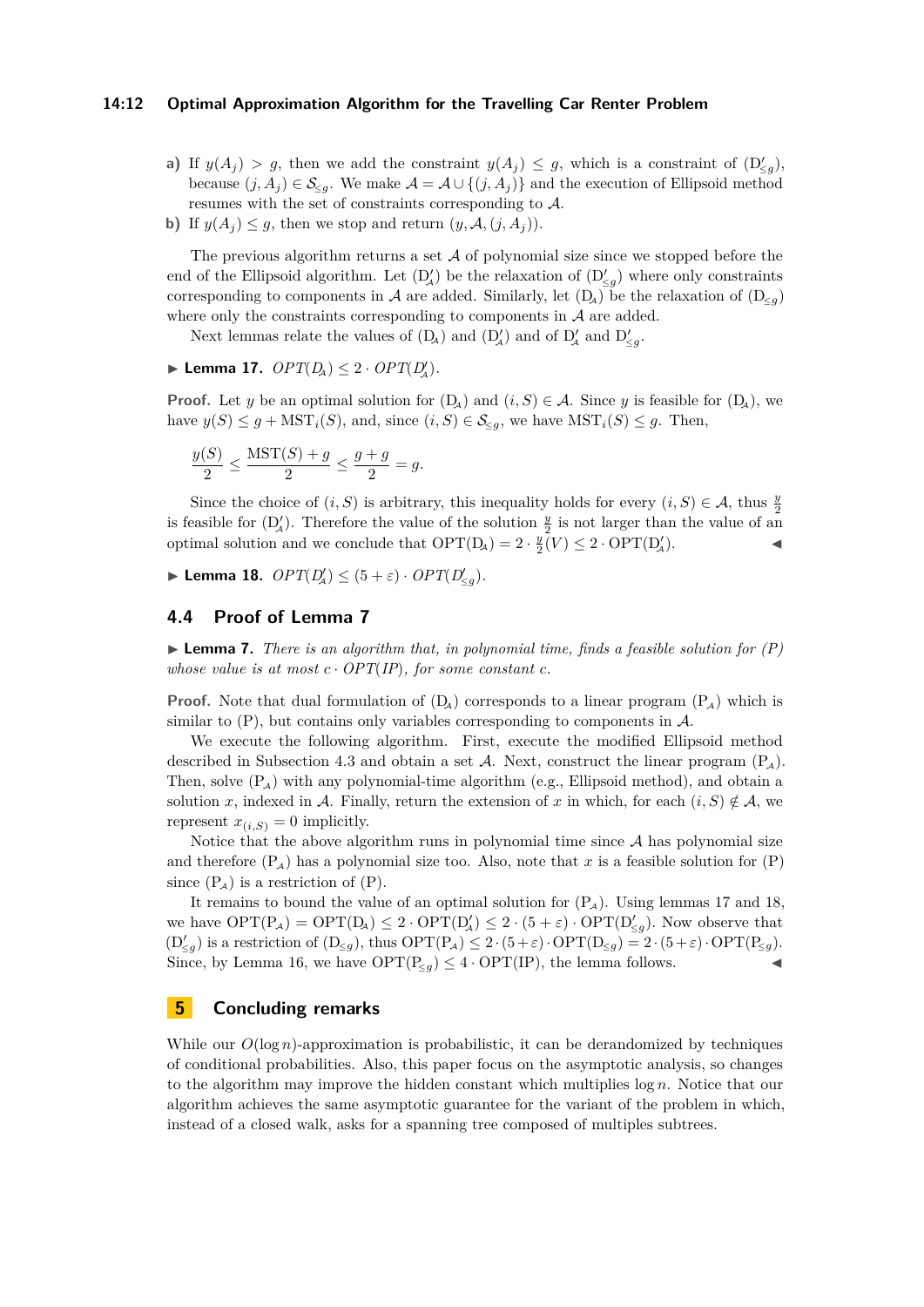We believe that the techniques of our algorithm can generalize to other variants of CaRS or similar problems. For example, one might consider the version in which the return fee depends on the car, that is, there is a return fee  $q_i$  for each car  $i \in C$ . A possible direction is considering the more general version of CaRS, in which, for each car *i*, the return fee is a given distance function *f<sup>i</sup>* which depends on the return and pickup locations.

#### **References**

- <span id="page-12-3"></span>**1** Fleura Bardhi and Giana M. Eckhardt. Access-Based Consumption: The Case of Car Sharing. *Journal of Consumer Research*, 39(4):881–898, December 2012. [doi:10.1086/666376](http://dx.doi.org/10.1086/666376).
- <span id="page-12-1"></span>**2** John Black. *Urban Transport Planning*. Routledge, May 2018. [doi:10.4324/9781351068604](http://dx.doi.org/10.4324/9781351068604).
- <span id="page-12-14"></span>**3** Chandra Chekuri, Guy Even, and Guy Kortsarz. A greedy approximation algorithm for the group Steiner problem. *Discrete Applied Mathematics*, 154(1):15–34, January 2006. [doi:10.1016/j.dam.2005.07.010](http://dx.doi.org/10.1016/j.dam.2005.07.010).
- <span id="page-12-13"></span>**4** V. Chvatal. A Greedy Heuristic for the Set-Covering Problem. *Mathematics of Operations Research*, 4(3):233–235, 1979. [doi:10.1287/moor.4.3.233](http://dx.doi.org/10.1287/moor.4.3.233).
- <span id="page-12-5"></span>**5** André Renato Villela da Silva and Luiz Satoru Ochi. An efficient hybrid algorithm for the Traveling Car Renter Problem. *Expert Systems with Applications*, 64:132–140, December 2016. [doi:10.1016/j.eswa.2016.07.038](http://dx.doi.org/10.1016/j.eswa.2016.07.038).
- <span id="page-12-11"></span>**6** André Renato Villela da Silva and Luiz Satoru Ochi. Um Algoritmo Evolutivo para o Problema do Caixeiro Alugador. In *Proceeding Series of the Brazilian Society of Applied and Computational Mathematics*, volume 5, 2017. [doi:10.5540/03.2017.005.01.0460](http://dx.doi.org/10.5540/03.2017.005.01.0460).
- <span id="page-12-2"></span>**7** Kenan Degirmenci and Michael H. Breitner. Carsharing: A literature review and a perspective for information systems research. In Lars Beckmann, editor, *Multikonferenz Wirtschaftsinformatik (MKWI)*, Paderborn, Germany, February 2014. URL: [https:](https://eprints.qut.edu.au/105684/) [//eprints.qut.edu.au/105684/](https://eprints.qut.edu.au/105684/).
- <span id="page-12-10"></span>**8** Sávio S. Dias, Luiz Satoru Ochi, Victor M. C. Machado, Luidi Gelabert Simonetti, and André Renato Villela da Silva. Uma Heurística Baseada em ILS Para o Problema do Caixeiro Alugador. In *Anais do XLVIII SBPO Simpósio Brasileiro de Pesquisa Operacional*, pages 1625–1636, 2016.
- <span id="page-12-6"></span>**9** Irit Dinur and David Steurer. Analytical Approach to Parallel Repetition. In *Proceedings of the Forty-sixth Annual ACM Symposium on Theory of Computing*, STOC '14, pages 624–633, New York, NY, USA, 2014. ACM. [doi:10.1145/2591796.2591884](http://dx.doi.org/10.1145/2591796.2591884).
- <span id="page-12-8"></span>**10** Jittat Fakcharoenphol, Satish Rao, Satish Rao, and Kunal Talwar. A Tight Bound on Approximating Arbitrary Metrics by Tree Metrics. In *Proceedings of the Thirty-fifth Annual ACM Symposium on Theory of Computing*, STOC '03, pages 448–455, New York, NY, USA, 2003. ACM. [doi:10.1145/780542.780608](http://dx.doi.org/10.1145/780542.780608).
- <span id="page-12-9"></span>**11** Denis Felipe, Elizabeth Ferreira Gouvêa Goldbarg, and Marco César Goldbarg. Scientific algorithms for the Car Renter Salesman Problem. In *2014 IEEE Congress on Evolutionary Computation (CEC)*, pages 873–879. IEEE, July 2014. [doi:10.1109/cec.2014.6900556](http://dx.doi.org/10.1109/cec.2014.6900556).
- <span id="page-12-0"></span>**12** David Foot. *Operational Urban Models*. Routledge, October 2017. [doi:10.4324/](http://dx.doi.org/10.4324/9781315105307) [9781315105307](http://dx.doi.org/10.4324/9781315105307).
- <span id="page-12-7"></span>**13** Naveen Garg, Goran Konjevod, and R. Ravi. A Polylogarithmic Approximation Algorithm for the Group Steiner Tree Problem. *Journal of Algorithms*, 37(1):66–84, October 2000. [doi:10.1006/jagm.2000.1096](http://dx.doi.org/10.1006/jagm.2000.1096).
- <span id="page-12-12"></span>**14** Marco César Goldbarg, Elizabeth Ferreira Gouvêa Goldbarg, Henrique P. L. Luna, Matheus da S. Menezes, and Lucas Corrales. Integer programming models and linearizations for the traveling car renter problem. *Optimization Letters*, 12(4):743–761, April 2017. [doi:](http://dx.doi.org/10.1007/s11590-017-1138-5) [10.1007/s11590-017-1138-5](http://dx.doi.org/10.1007/s11590-017-1138-5).
- <span id="page-12-4"></span>**15** Marco César Goldbarg, Elizabeth Ferreira Gouvêa Goldbarg, Matheus da S. Menezes, and Henrique P. L. Luna. Quota traveling car renter problem: Model and evolutionary algorithm. *Information Sciences*, 367-368:232–245, November 2016. [doi:10.1016/j.ins.2016.05.027](http://dx.doi.org/10.1016/j.ins.2016.05.027).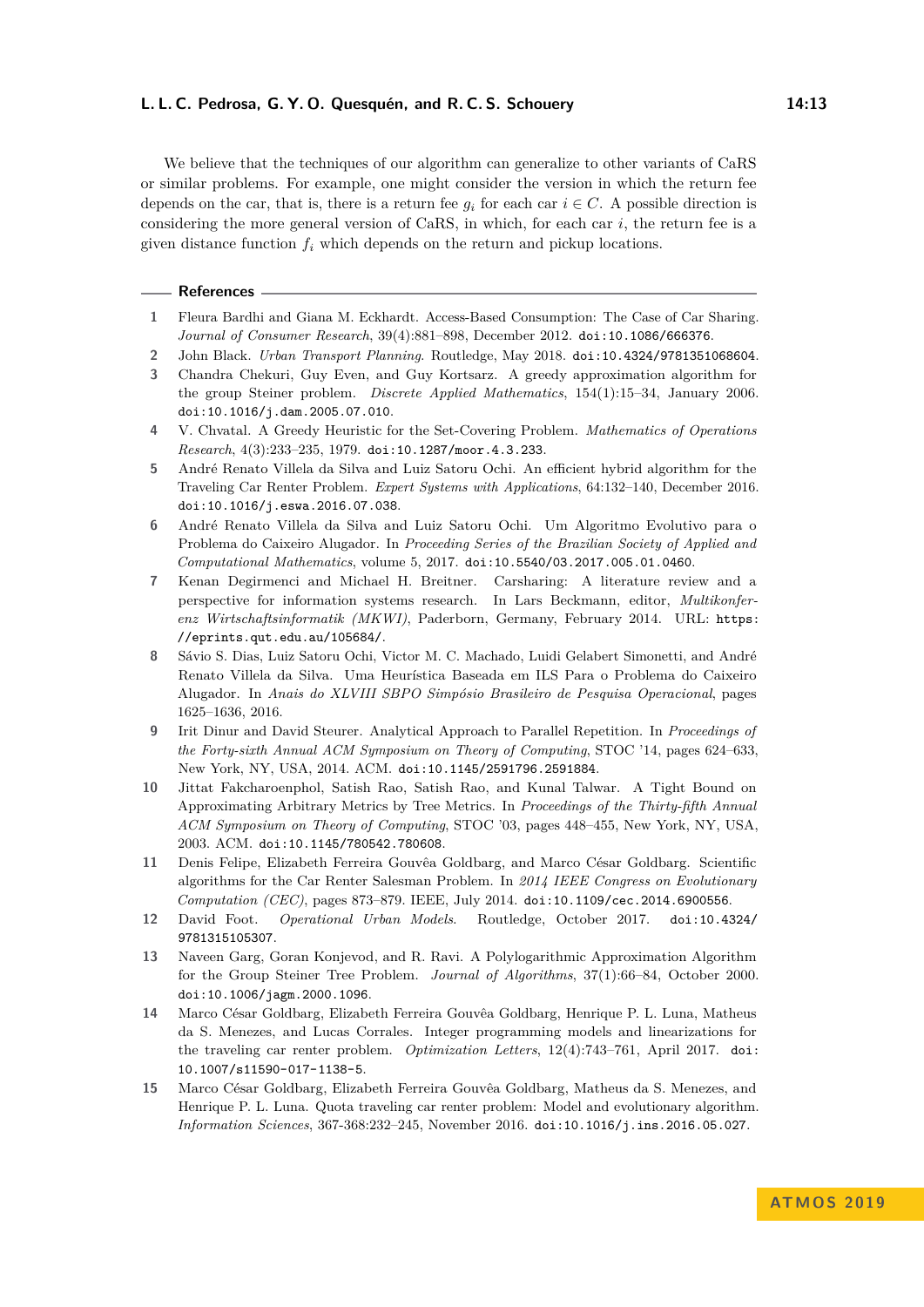#### **14:14 Optimal Approximation Algorithm for the Travelling Car Renter Problem**

- <span id="page-13-10"></span>**16** Marco César Goldbarg, Elizabeth Ferreira Gouvêa Goldbarg, Paulo Henrique Asconavieta da Silva, Matheus da S. Menezes, and Henrique P. L. Luna. A transgenetic algorithm applied to the Traveling Car Renter Problem. *Expert Systems with Applications*, 40(16):6298–6310, November 2013. [doi:10.1016/j.eswa.2013.05.072](http://dx.doi.org/10.1016/j.eswa.2013.05.072).
- <span id="page-13-4"></span>**17** Marco César Goldbarg, Paulo Henrique Asconavieta da Silva, and Elizabeth Ferreira Gouvêa Goldbarg. Memetic algorithm for the Traveling Car Renter Problem: An experimental investigation. *Memetic Computing*, 4(2):89–108, September 2011. [doi:10.1007/s12293-011-0070-y](http://dx.doi.org/10.1007/s12293-011-0070-y).
- <span id="page-13-0"></span>**18** M. Grazia Speranza. Trends in transportation and logistics. *European Journal of Operational Research*, 264(3):830–836, February 2018. [doi:10.1016/j.ejor.2016.08.032](http://dx.doi.org/10.1016/j.ejor.2016.08.032).
- <span id="page-13-15"></span>**19** Martin Grötschel, László Lovász, and Alexander Schrijver. *Geometric Algorithms and Combinatorial Optimization*, volume 2 of *Algorithms and Combinatorics*. Springer, 1988. [doi:10.1007/978-3-642-97881-4](http://dx.doi.org/10.1007/978-3-642-97881-4).
- <span id="page-13-7"></span>**20** Sudipto Guha and Samir Khuller. Greedy Strikes Back: Improved Facility Location Algorithms. *Journal of Algorithms*, 31(1):228–248, April 1999. [doi:10.1006/jagm.1998.0993](http://dx.doi.org/10.1006/jagm.1998.0993).
- <span id="page-13-14"></span>**21** Eran Halperin and Robert Krauthgamer. Polylogarithmic Inapproximability. In *Proceedings of the Thirty-fifth Annual ACM Symposium on Theory of Computing*, STOC '03, pages 585–594, New York, NY, USA, 2003. ACM. [doi:10.1145/780542.780628](http://dx.doi.org/10.1145/780542.780628).
- <span id="page-13-16"></span>**22** David S. Johnson, Maria Minkoff, and Steven Phillips. The Prize Collecting Steiner Tree Problem: Theory and Practice. In *Proceedings of the Eleventh Annual ACM-SIAM Symposium on Discrete Algorithms*, SODA '00, pages 760–769, Philadelphia, PA, USA, 2000. Society for Industrial and Applied Mathematics. URL: [http://dl.acm.org/citation.cfm?id=338219.](http://dl.acm.org/citation.cfm?id=338219.338637) [338637](http://dl.acm.org/citation.cfm?id=338219.338637).
- <span id="page-13-2"></span>**23** Xin Luan, Lin Cheng, Yang Zhou, and Fang Tang. Strategies of Car-Sharing Promotion in Real Market. In *2018 3rd IEEE International Conference on Intelligent Transportation Engineering (ICITE)*, pages 159–163. IEEE, September 2018. [doi:10.1109/icite.2018.8492652](http://dx.doi.org/10.1109/icite.2018.8492652).
- <span id="page-13-11"></span>**24** Matheus da S. Menezes. *O problema do Caixeiro alugador com coleta de prêmios: Um estudo algorítmico*. PhD thesis, Universidade Federal do Rio Grande do Norte, 2014.
- <span id="page-13-12"></span>**25** Brenner Humberto Ojeda Rios. Hibridização de meta-heurí stí cas com métodos baseados em programação linear para o problema do caixeiro alugador. Master's thesis, Universidade Federal do Rio Grande do Norte, 2017.
- <span id="page-13-5"></span>**26** Brenner Humberto Ojeda Rios, Elizabeth Ferreira Gouvêa Goldbarg, and Greis Yvet Oropeza Quesquen. A hybrid metaheuristic using a corrected formulation for the Traveling Car Renter Salesman Problem. In *2017 IEEE Congress on Evolutionary Computation (CEC)*, pages 2308–2314. IEEE, June 2017. [doi:10.1109/cec.2017.7969584](http://dx.doi.org/10.1109/cec.2017.7969584).
- <span id="page-13-1"></span>**27** Philipp Rode, Graham Floater, Nikolas Thomopoulos, James Docherty, Peter Schwinger, Anjali Mahendra, and Wanli Fang. Accessibility in Cities: Transport and Urban Form. In *Disrupting Mobility*, pages 239–273. Springer International Publishing, 2017. [doi:10.1007/](http://dx.doi.org/10.1007/978-3-319-51602-8_15) [978-3-319-51602-8\\_15](http://dx.doi.org/10.1007/978-3-319-51602-8_15).
- <span id="page-13-13"></span>**28** Shmuel Safra and Oded Schwartz. On the complexity of approximating tsp with neighborhoods and related problems. *Computational Complexity*, 14(4):281–307, March 2006. [doi:10.1007/](http://dx.doi.org/10.1007/s00037-005-0200-3) [s00037-005-0200-3](http://dx.doi.org/10.1007/s00037-005-0200-3).
- <span id="page-13-9"></span>**29** Paulo Henrique Asconavieta da Silva. *O problema do caixeiro viajante alugador: Um estudo algorítmico*. PhD thesis, Universidade Federal do Rio Grande do Norte, 2011.
- <span id="page-13-8"></span>**30** Paulo Henrique Asconavieta da Silva, Marco César Goldbarg, and Elizabeth Ferreira Gouvêa Goldbarg. The car renter salesman problem: An algorithmic study. In *Anais do XLII SBPO Simpósio Brasileiro de Pesquisa Operacional*, 2010.
- <span id="page-13-3"></span>**31** Paulo Henrique Asconavieta da Silva, Marco César Goldbarg, and Elizabeth Ferreira Gouvêa Goldbarg. Evolutionary algorithm for the Car Renter Salesman. In *2011 IEEE Congress of Evolutionary Computation (CEC)*, pages 593–600. IEEE, June 2011. [doi:10.1109/cec.2011.](http://dx.doi.org/10.1109/cec.2011.5949673) [5949673](http://dx.doi.org/10.1109/cec.2011.5949673).
- <span id="page-13-6"></span>**32** Vijay V. Vazirani. *Approximation Algorithms*. Springer, Berlin, 2001. [doi:10.1007/](http://dx.doi.org/10.1007/978-3-662-04565-7) [978-3-662-04565-7](http://dx.doi.org/10.1007/978-3-662-04565-7).